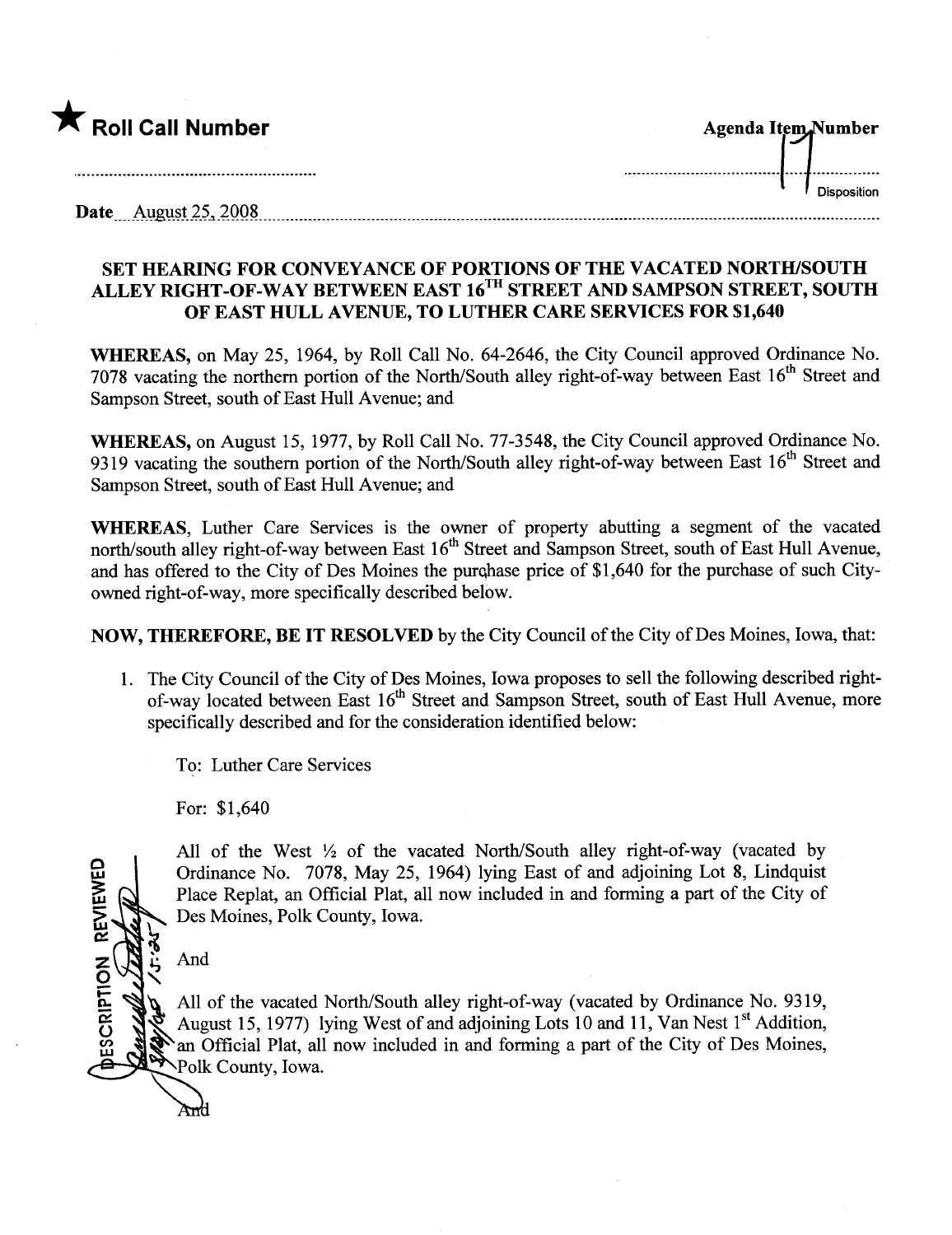| K Roll Call Number             | <b>Agenda Item Number</b> |
|--------------------------------|---------------------------|
|                                |                           |
| August 25, 2008<br><b>Date</b> | <b>Disposition</b>        |



The West  $\frac{1}{2}$  of the vacated North/South alley right-of-way (vacated by Ordinance No. 9319, August 15,1977) lying East of and adjoining the South 55.0 feet of the North 165.0 feet of the South 4 Acres of Lot 3 in Partition Plat of the Northeast  $\frac{1}{4}$  of the Southwest  $\frac{1}{4}$  of Section 25, Township 79 North, Range 24 West of the 5<sup>th</sup> P.M., an Official Plat, and the West  $\frac{1}{2}$  of said vacated North/South alley right-of-way lying East of and adjoining the South 55.0 feet of the North 330.0 feet of the South 4 Acres of said Lot 3, all now included in and forming a par of the City of Des Moines, Polk County, Iowa.

A public hearing shall be held on September 8, 2008, at 5:00 p.m. in the City Council Chamber, City Hall, 400 Robert D. Ray Drive, Des Moines, Iowa. At that time the City Council wil consider the above-described proposal and any other(s) submitted prior to or during the public hearing.

- 3. The City Clerk is hereby authorized and directed to publish notice of said proposal and hearng in the form hereto attached, all in accordance with code section 362.3 of the Iowa Code.
- 4. The proceeds from the sale of ths property will be deposited into the following account: CDM Index: 950287, Fund: SP767, ORG: ENG980500, Fund Description: Property Maintenance Fund.

Moved by to adopt.

APPROVED AS TO FORM: Glenna K. Frank

| <b>Assistant City Attorney</b> |             |             |             |                                                                   |                                                                                                                                                                                                         |
|--------------------------------|-------------|-------------|-------------|-------------------------------------------------------------------|---------------------------------------------------------------------------------------------------------------------------------------------------------------------------------------------------------|
|                                |             |             |             |                                                                   |                                                                                                                                                                                                         |
| <b>COUNCIL ACTION</b>          | <b>YEAS</b> | <b>NAYS</b> | <b>PASS</b> | <b>ABSENT</b>                                                     | <b>CERTIFICATE</b>                                                                                                                                                                                      |
| <b>COWNIE</b>                  |             |             |             |                                                                   |                                                                                                                                                                                                         |
| <b>COLEMAN</b>                 |             |             |             |                                                                   | I, DIANE RAUH, City Clerk of said City hereby<br>certify that at a meeting of the City Council of<br>said City of Des Moines, held on the above date,<br>among other proceedings the above was adopted. |
| <b>HENSLEY</b>                 |             |             |             |                                                                   |                                                                                                                                                                                                         |
| <b>KIERNAN</b>                 |             |             |             |                                                                   |                                                                                                                                                                                                         |
| <b>MAHAFFEY</b>                |             |             |             |                                                                   |                                                                                                                                                                                                         |
| <b>MEYER</b>                   |             |             |             |                                                                   | IN WITNESS WHEREOF, I have hereunto set my                                                                                                                                                              |
| <b>VLASSIS</b>                 |             |             |             | hand and affixed my seal the day and year first<br>above written. |                                                                                                                                                                                                         |
| <b>TOTAL</b>                   |             |             |             |                                                                   |                                                                                                                                                                                                         |
| <b>MOTION CARRIED</b>          |             |             |             | <b>APPROVED</b>                                                   |                                                                                                                                                                                                         |
|                                |             |             |             | Mavor                                                             | City Clerk                                                                                                                                                                                              |